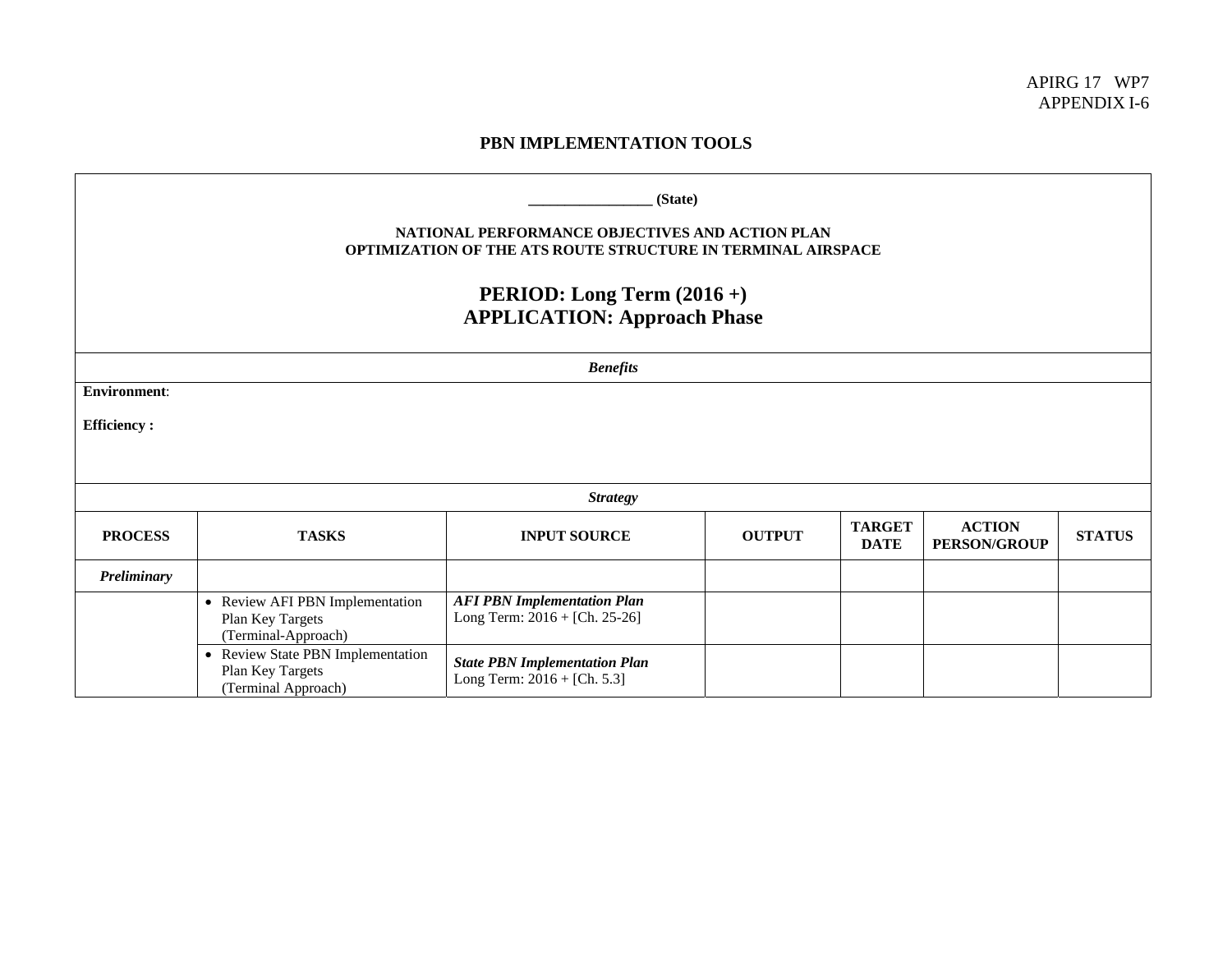## APIRG 17 WP7 APPENDIX I-6

| <b>PROCESS</b>                                                  | <b>TASKS</b>                                                                                                     | <b>INPUT SOURCE</b>                                                                                        | <b>OUTPUT</b>                                                    | <b>TARGET</b><br><b>DATE</b> | <b>ACTION</b><br><b>PERSON/GROUP</b> | <b>STATUS</b> |
|-----------------------------------------------------------------|------------------------------------------------------------------------------------------------------------------|------------------------------------------------------------------------------------------------------------|------------------------------------------------------------------|------------------------------|--------------------------------------|---------------|
| <b>Terminal</b><br><b>Applications</b><br><b>Implementation</b> |                                                                                                                  |                                                                                                            |                                                                  |                              |                                      |               |
| <b>Process 1</b><br><b>Determine</b><br><b>Requirements</b>     | Step 1- Formulate airspace concept                                                                               | PBN Manual, Vol. 1B Ch. B 2.3.1<br>ATM needs (civil/military)<br>➤                                         |                                                                  |                              |                                      |               |
|                                                                 | <b>Step 2-</b> Assessment of existing fleet<br>capability and available<br>navaid infrastructure                 | PBN Manual, Vol. 1B Ch. B 2.3.2<br><b>IATA Survey</b><br>➤<br><b>State Survey</b><br>$\blacktriangleright$ |                                                                  |                              |                                      |               |
|                                                                 | Step 3- Assessment of existing ATS<br>surveillance system and<br>communications infrastructure<br>and ATM system | PBN Manual, Vol. 1B Ch. B 2.3.3                                                                            |                                                                  |                              |                                      |               |
|                                                                 | Identify necessary navigation<br>Step 4-<br>performance and functional<br>requirements                           | PBN Manual, Vol. 1B Ch. B 2.3.4                                                                            |                                                                  |                              |                                      |               |
|                                                                 |                                                                                                                  |                                                                                                            | Navigation functional<br>requirements<br><b>Fleet capability</b> |                              |                                      |               |

¾ **CNS/ATM capabilities**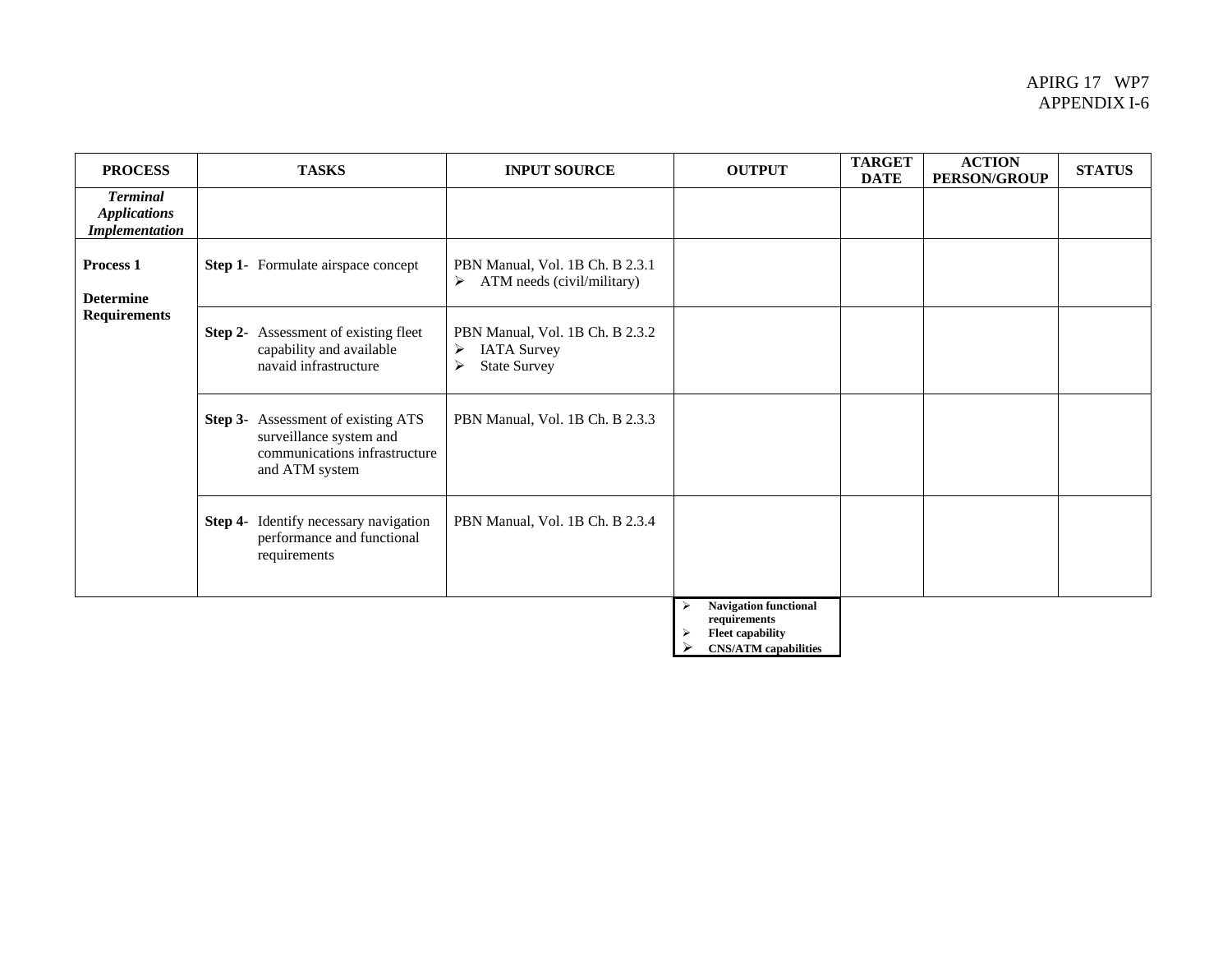## APIRG 17 WP7 APPENDIX I-6

| Process 2<br><b>Identifying</b><br><b>ICAO</b><br>navigation<br>specification for<br>implementation | <b>Step 1-</b> Review ICAO navigation<br>specifications                                                                                                                                                                      | PBN Manual, Vol. 1B Ch. B 3.3.1<br>Navigation functional<br>➤<br>requirements<br>Fleet capability<br>⋗<br>CNS/ATM capabilities<br>➤ |                              |  |  |
|-----------------------------------------------------------------------------------------------------|------------------------------------------------------------------------------------------------------------------------------------------------------------------------------------------------------------------------------|-------------------------------------------------------------------------------------------------------------------------------------|------------------------------|--|--|
|                                                                                                     | <b>Step 2-</b> Identify appropriate ICAO<br>navigation specification to<br>apply in the specific<br>CNS/ATM environment<br>$\triangleright$ RNP APCH<br>$\triangleright$ RRNP AR APCH<br>$\triangleright$ New specification? | PBN Manual, Vol. 1B Ch. B 3.3.2                                                                                                     |                              |  |  |
|                                                                                                     | <b>Step 3-</b> Identify trade-offs with<br>airspace concept and<br>navigation functional<br>requirements (if necessary)                                                                                                      | PBN Manual, Vol. 1B Ch. B 3.3.3                                                                                                     |                              |  |  |
|                                                                                                     |                                                                                                                                                                                                                              |                                                                                                                                     | Navigation<br>specifications |  |  |